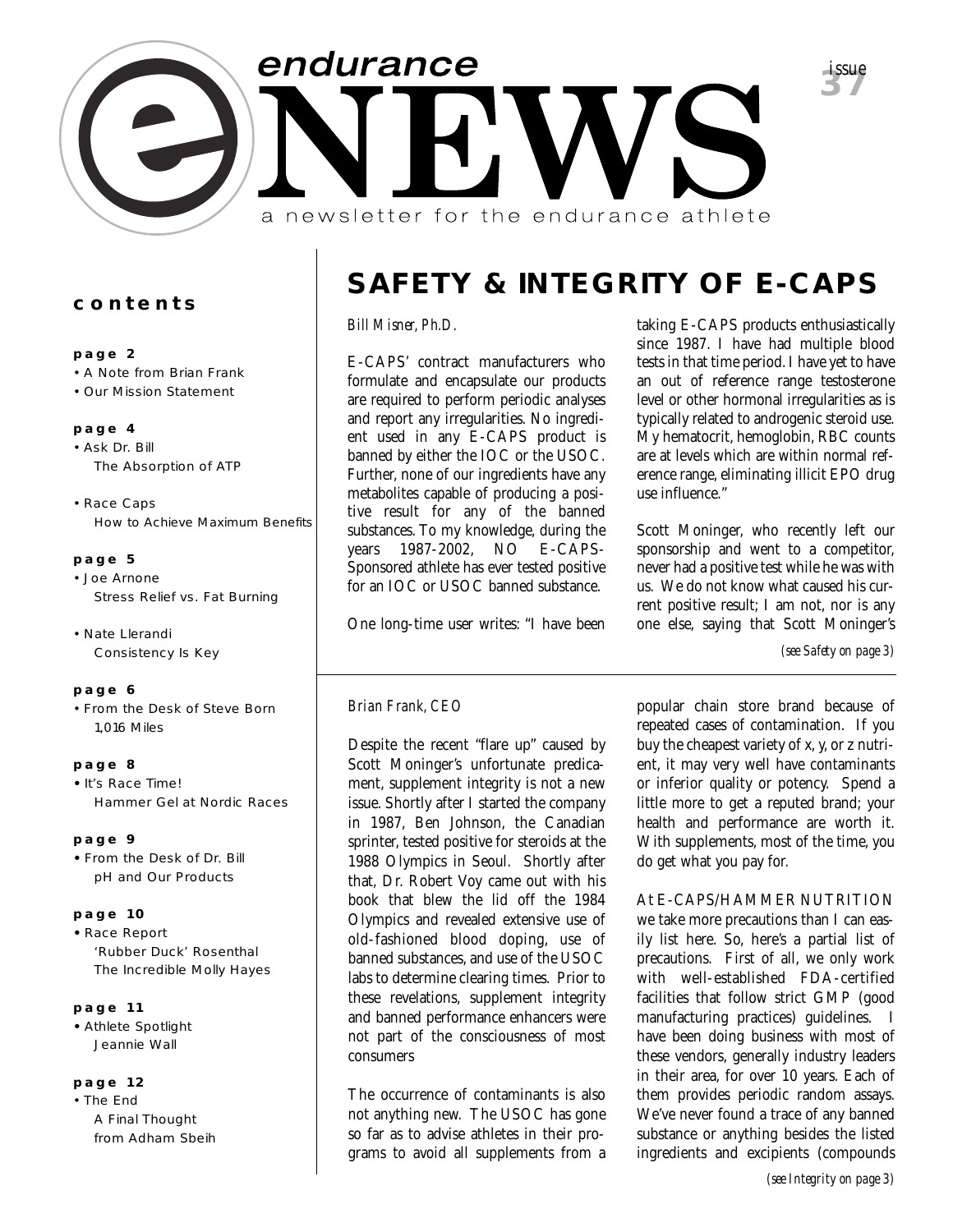

### **Dear Client,**

Happy New Year! I hope that you have enjoyed the Holiday Season and are looking towards 2003 with renewed motivation and enthusiasm. I know I am.

Despite the sluggish economy, for us 2002 can be summed up in one word - growth. The number of events we sponsored grew from under 100 in 2001 to over 400. The number of Hammer Gel pouches we distributed and sold also grew exponentially. The number of retail outlets selling Hammer Gel increased dramatically. Hammer Gel distribution in Hawaii increased by leaps and bounds. The number of clients we assisted also increased significantly. Yes, this all led to a healthy increase in sales volume as well. I know that this growth would not have been possible without your loyal support and patronage. I am extremely grateful to you for this and hope that you will continue to favor us with your support in 2003.

That being said, I am totally aware of the fact that you patronize our business because of the quality and effectiveness of our products and the superlative service and extensive knowledge we provide along with them. I am also very aware that you can take your business elsewhere if you choose.

Although I'm not one for resolutions, I made one this year. I am resolved, 100% committed to doing better for you in 2003 and beyond. We are scrutinizing

every product, service, and resource that we offer you to improve it, refine it or rebuild it from the ground up if necessary. We certainly won't throw the baby out with the bath water, but I see many areas that can be improved. Do you?

In order to achieve my goal, I need your help. I need you to hold me and my staff accountable at all times and I need your feedback. There is no one more qualified than you to do this. You are the supreme expert when it comes to your own satisfaction. So, please be outspoken with any feedback you have concerning any aspect of doing business with us. I'll take positive feedback, but what I'm really after are the things that would make you even more satisfied and fulfilled as a client. I want you to hold us to a higher standard, expect more and let me know if we fall short of your expectations in any way.

To help facilitate your assistance, I have set up a special e-mail address:

### **suggestions@e-caps.com**

I will personally monitor all of the mail sent to that address and make sure that thorough consideration is given to each suggestion. Your input will get implemented if humanly possible. Although e-mail is most efficient, if you'd like to call us or write to us with your suggestion(s), that would be great too.

Be happy, be healthy and never stop striving to reach your goals. You can count on us to be there to help you every step of the way.

Happy New Year!

Bringink

# **our mission**

The objective of Endurance News is to provide you, the serious endurance athlete, with a valuable resource that you will find to be informative, educational, thought provoking and helpful in your ongoing pursuit of optimum performance and health.

Endurance News features insightful articles on diet, nutrition, training and other topics of interest for endurance athletes — written by myself as well as professional and elite amateur athletes and other experts in the area of nutrition and exercise. In addition, Endurance News will include articles highlighting new and existing E-Caps products and how to get the maximum benefits from them.

In reading this and future issues, please remember that the views expressed in this publication will always be biased in favor of a healthy diet, hard training that emphasizes quality over quantity, and prudent supplementation to improve health and performance. But above all, we at Endurance News believe there are no short cuts, and success can only come from hard work.

Brian Frank CEO

> Back issues of Endurance News are available online. Point your browser to www.e-caps.com

Legal disclaimer: The contents of Endurance News are not intended to provide medical advice to individuals. For medical advice, please consult a licensed health care specialist.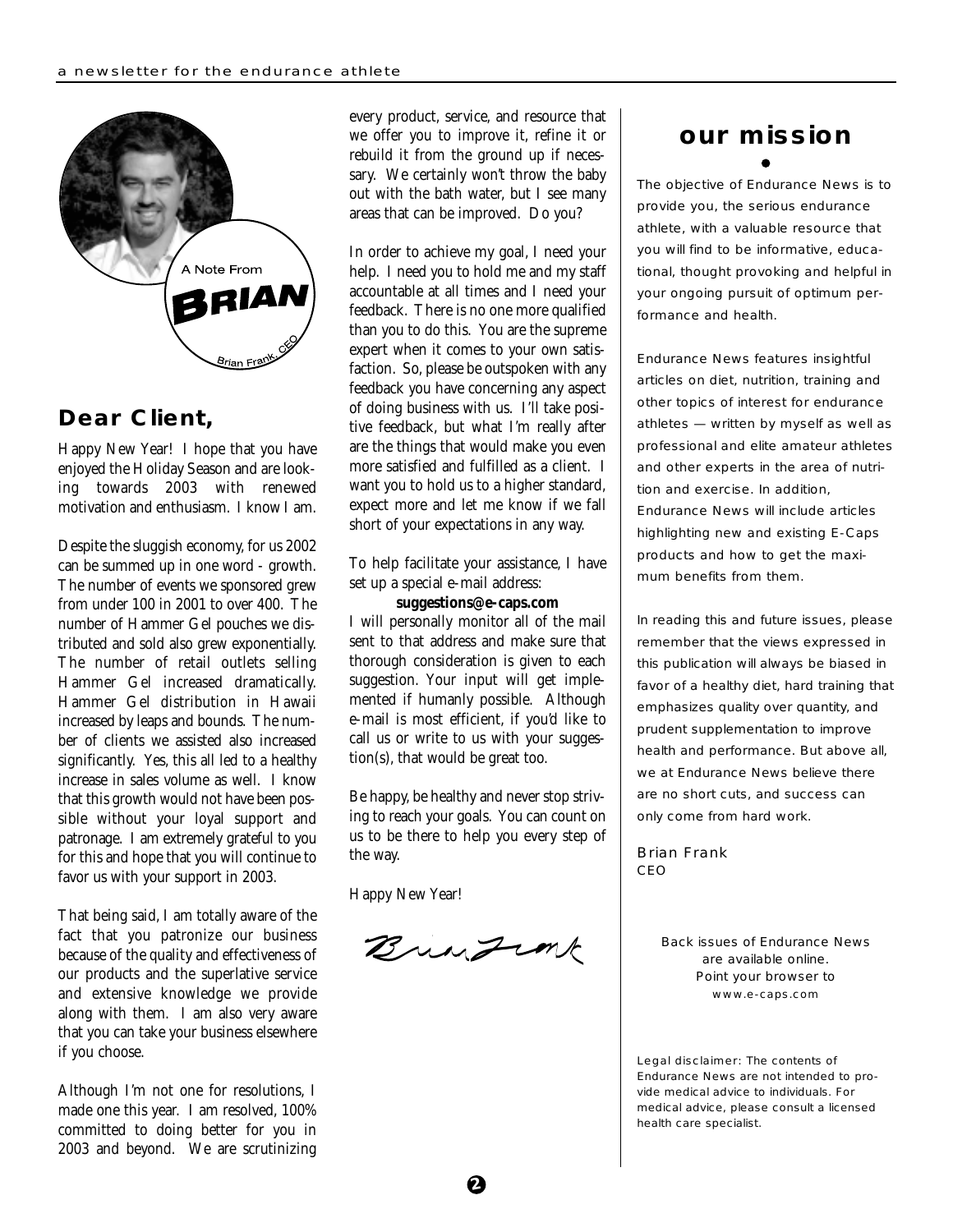### *(Safety from page 1)*

new product line caused him to test positive for a banned substance. We can only say that this occurred while he was no longer using E-CAPS products.

An athlete can easily and unintentionally consume a banned substance from overthe-counter products such as antihistamines, caffeinated drinks, ephedrine supplements, or especially from Chinese herbal preparations. Case reports recently showed that two or more adulterants were present in 14 of 15 Chinese herbal medicines. In a review, published on Bandolier's Web site at

### *(Integrity from page 1)*

such as silicon dioxide or magnesium stearate) used in the encapsulating process. None of our vendors has ever been accused of or found guilty of cross contamination. Also, I have certifications on file from several of our vendors, and I expect them soon from the rest, guaranteeing that no product they manufacture for me will ever contain banned substances or other contaminants. When we have all of these in hand, I will post a policy statement on our web site and in our future catalogs.

Litigation is also a powerful deterrent. Scott indicated that he plans to sue the manufacturer, the retailer, and the company that branded the product. I think he has an excellent chance of receiving a substantial settlement. Anyone familiar with the stress of litigation knows that we don't ever want to have to defend a product liability suit.

Finally, I'd like to remind everyone of our absolutely immaculate track record over the past 15 plus years. Hundreds of athletes using our products have undergone testing for banned substances, and have never tested positive, with only two peculiar exceptions, neither of which implicated our products. After the 1988 Nice triathlon, Scott Molina was said to have tested positive for a steroid. Scott appealed and won because his urine samhttp://www.jr2.ox.ac.uk/bandolier/whatnew.html, it was reported that a wide range of adulterants were used, including steroids, non steroidal anti-inflammatory drugs, anticonvulsants, benzodiazepines, hypoglycemic agents, and even Viagra. While it was not clear what proportion of remedies contained adulterants, analysis of 2,600 samples in Taiwan showed that 24% contained at least one synthetic medicine. In the USA it was 7%. So who knows what's in these preparations?

The banned substances some athletes use in the upper echelons of endurance competition include androgens timed to metabolize out of system by race time, EPO-enhancing drugs, and a group of stimulants. Not one of these occurs in any E-CAPS product or their metabolites. We use only natural and normally occurring substances to supplement what your body depletes during extreme endurance exercise.

When you buy an E-CAPS product, you get what's stated on the package, nothing more, nothing less.

ples were grossly mishandled. The question of cross contamination was never even considered because the steroid in question could only be taken by injection. The other case involved Chris Baldwin, racing in a Latin American country. He took a cough medicine or used a bronchial inhaler that contained a banned substance. Again, cross contamination from supplements was never even suggested.

**3**

I repeat: no E-CAPS or HAMMER NUTRITION product has ever shown a positive on any test, for any banned substance, for any athlete, in any sport, anywhere in the world. I sincerely hope that this will assuage any concerns that you may have regarding the quality and safety of our products.



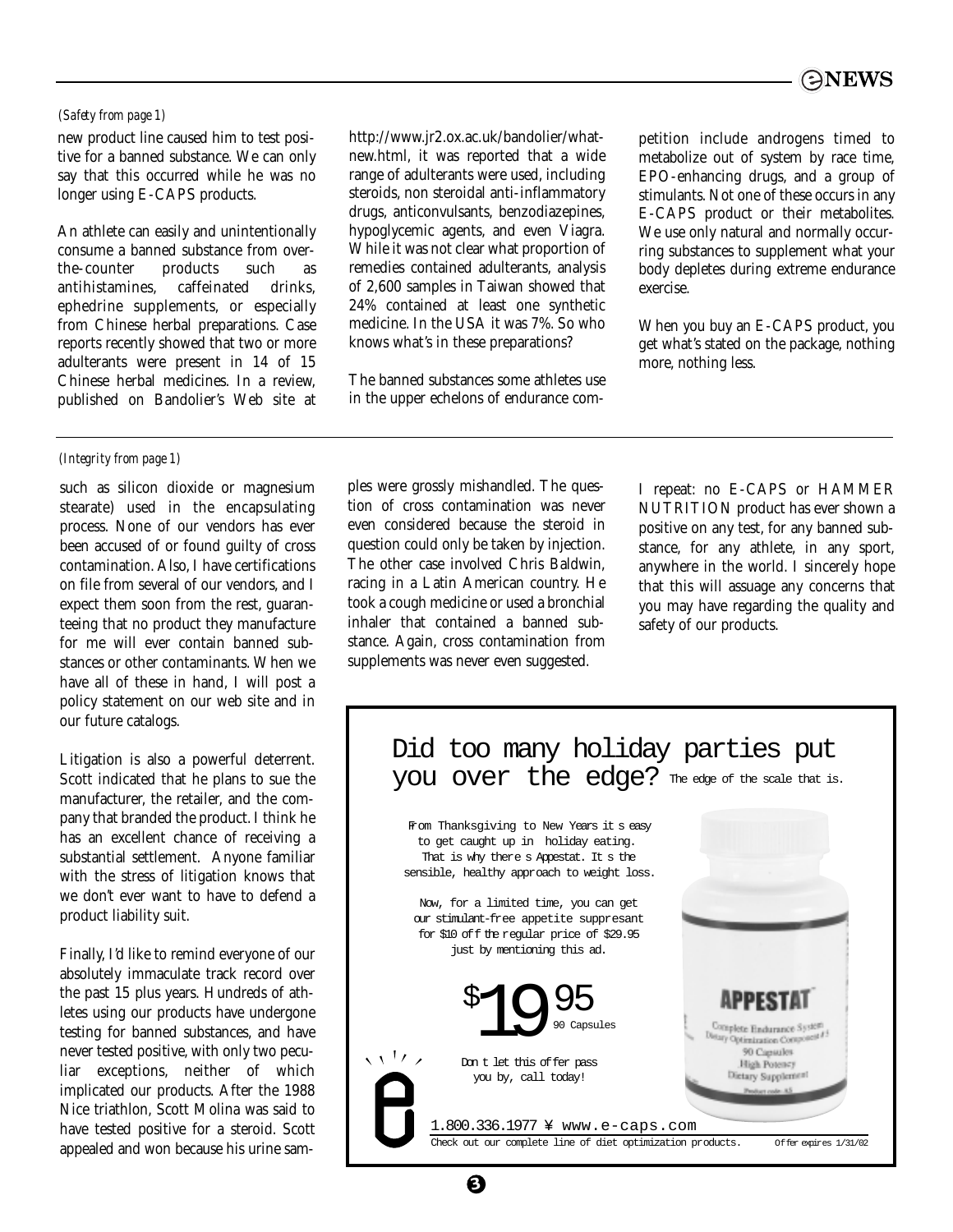

Question: It is recommended for ATP to be taken sublingually. Exactly how do the molecules get into the bloodstream?

Answer: Bodily absorption of nutrients, drugs, and other substances can occur through a number of venues: via the digestive system (anything swallowed), injection into muscle or blood vessel (e.g., a flu vaccine), rectal (suppositories), transdermal (nicotine patches), and many others.

For ATP100, a chemical sensitive to digestive acids, we take advantage of the area under the tongue. This tissue, known as the buccal mucosa, allows ATP molecules to pass through via osmosis and enter directly into the blood vessels. This occurs "up front," before the molecule has to go through the GI tract or liver.

If you look in a mirror at the underside of your tongue, you'll see that it has substantial vascularization. These blood vessels, at the surface of the underside of the tongue, readily accept many molecules, including ATP. Allowing the tablet to dissolve slowly aids the osmotic absorption, as it pools a concentrated solution of ATP in saliva under the tongue.

As such, sublingual absorption gives you excellent uptake; some substances yield over 90% absorption. It is also very fast; the ATP enters the bloodstream within moments. This gives you more consistent intake, as the food in your stomach, digestive enzymes, or stomach acids do not affect the ATP dose. Each time you take an ATP100, you will receive consistent dose and results, and much more potency than if you swallow the tablet whole.

E-CAPS clients who take Cardio Caps: please note that we use enteric-coated ATP in that product. Enteric coating means that the ATP is protected from gastric juices in the stomach until absorption occurs in the small intestine.

### **RACE CAPS - How To Achieve Maximum Benefits**

In a fairly recent Journal of Endurance (J.O.E. #22 - 10/28/02) Dr. Bill reviewed a study [Free Radical Biology and Medicine Volume 33, Issue 5, 1 September 2002, Pages 627-638] regarding the ubiquitous substance Coenzyme Q10 (the main nutrient in Race Caps). The objective of which was to determine the efficacy of oral administration of Coenzyme Q10 (a.k.a. CoQ10) and increased tissue levels. The conclusion of this study (in simple terms) revealed that oral supplementation of CoQ10 does in fact elevate tissue levels. The important thing for endurance athletes to know is the time it takes for peak levels to be reached.

### From Dr. Bill:

"It takes 8-14 weeks to peak performance above base training. Having tested Race Caps short term and long term, my best performances came with the long-term dose applications. It would appear that systemic aerobic enzyme concentrations require time to reach full stress-adaptation potential. It is interesting that the dose per rat kilogram weight in the research is what E-CAPS recommends during each 2 hours exercise expense. The increased dose effects took 13 weeks to peak, not 4 weeks, is of specific interest to all serious endurance athletes.

It [the study] compares 4 weeks dose to 13 weeks supplementation of 150 mg/kg/d. They report that the 13-week dose CoQ10 resulted in higher protein oxidative damage decreases, higher elevation of COQ homologues in tissues and the energy producing mitochondria cells, while an

| Supplement Facts<br>Servings per container: 30<br><b>Serving Size: 2 Capsules</b>                                                      |         |               |  |
|----------------------------------------------------------------------------------------------------------------------------------------|---------|---------------|--|
| <b>Amount Per Serving</b>                                                                                                              |         | %Daily Value* |  |
| Vitamin E (as d-Alpha Tocopherol Succinate)                                                                                            | 400 LU. | 1333%         |  |
| Phosphate (as Glycerol Phosphate)                                                                                                      | 100 ma  | 10%           |  |
| Inosine                                                                                                                                | 300 mg  |               |  |
| Coenzyme Q10 (Ubiquinone)                                                                                                              | 150 mg  |               |  |
| Bioperine <sup>*</sup> (95% 1-piperoylpiperidine from piper nigrum fruit)<br>* Bioperine <sup>TM</sup> is a trademark of Sabinsa Corp. | 10 ma   |               |  |
| * Percent Daily Values are based on a 2,000 calorie diet.<br>Daily Value not established.                                              |         |               |  |

Other Ingredients: Gelatin, Whey, Magnesium Stearate, Stearic Acid.

**4**

increase in antioxidative potential occurred in animals studied (rats). The researchers wrote "the magnitude of all these increases was greater after 13 weeks than 4 weeks." The suggestion is that taking Race Caps for a 13-14 week training period may produce better performance results than taking them only 4 weeks due to a time-dose relationship imposed by the absorption-uptake mechanisms of COQ10 homologues [the active ingredient in Race Caps].

For budgetary reasons, some athletes tend to hold back using their supply of Race Caps for only racing or for 4-6 weeks prior. I have tried it both ways - 4 & 14 weeks - but have had my best performances with the prolonged dose use. Steve Born has reported similar findings in his supplement protocols."

COMMENT: Although we routinely receive emails praising the benefits of Race Caps after only a two to four week long usage, Coenzyme Q10 (CoQ10), the main nutrient in Race Caps, appears to realize its best benefits from a longer-term, consistent use. When you factor in the general health benefits of this remarkable nutrient, along with the performance enhancing benefits (which appear to require longterm use) it suggests that using this product all year long is a wise strategy.

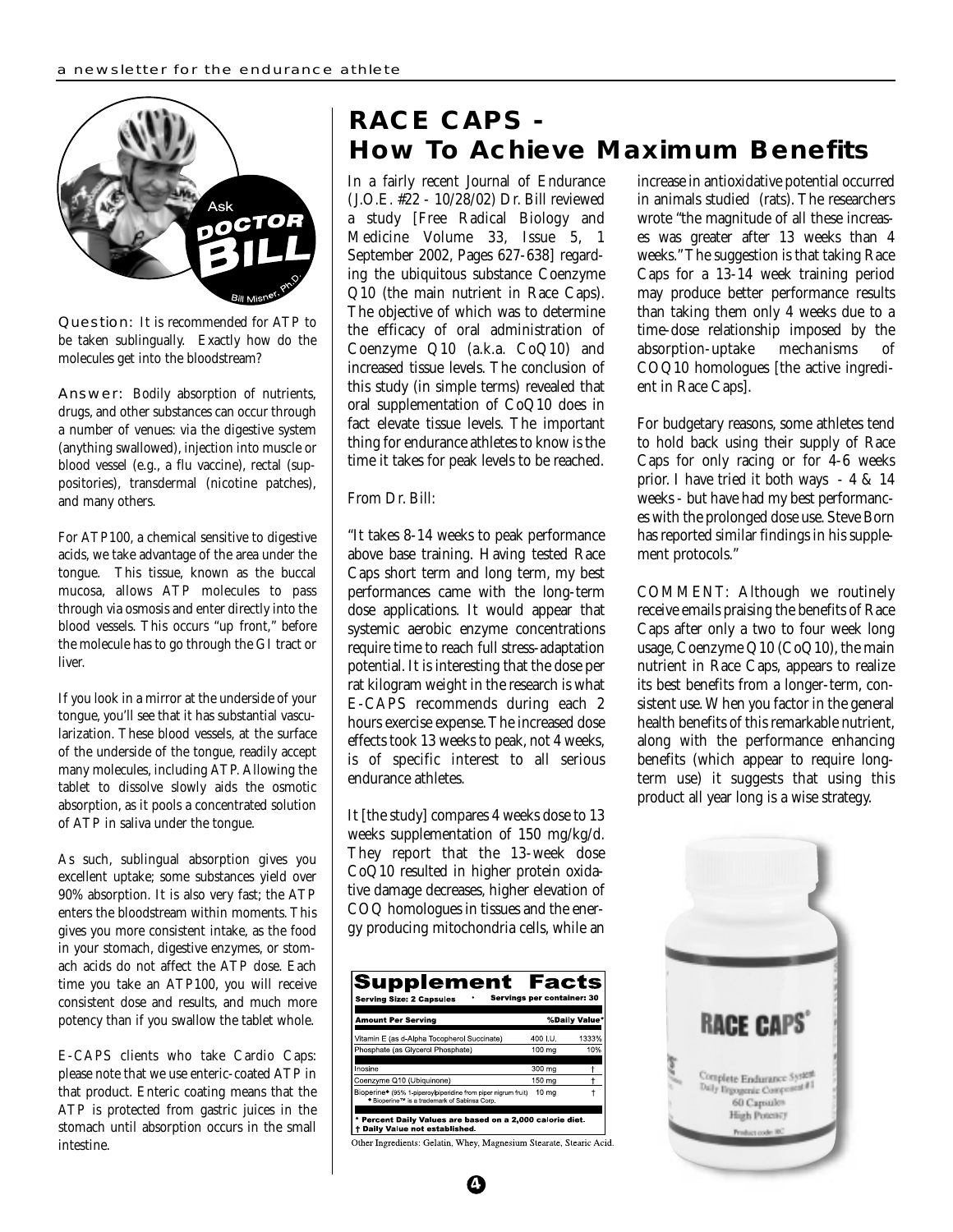### **Stress Relief vs. Fat Burning** *by Joe Arnone*

This is the time of year where most of us are either putting on a little extra weight, or we are trying to lose the weight we have already gained so far in the off season. Add to this the stress at work or at home and you have two separate needs tugging at your workout.

Stress relief seems to grab the most resource space in your brain for dictating the type of workout you have. This is the number one reason, in my opinion, that spinning classes, kickboxing, or any of the other tele-marketed frantic workouts are so popular. They are a short workout at a high heart rate which is a fantastic stress reliever but it does little to your fat stores. Wouldn't it be nice to tackle both issues with one workout?

While you can't achieve total success in both areas with one workout, I think I can offer some techniques that will help you achieve the "low fat/stress free" you that is so hard to find.

The primary objective of a base building phase of training is to:

**1.** Help you burn fat so that you enter the racing season at or very near your desired weight.

**2.** Get you fit enough to start the intensity phase of your training without blowing up your heart and at the same time, mentally ready to start torturing yourself.

In order to achieve both of these goals, you need to have a 6-8 week period of progressively longer workouts but at a low heart rate for the entire phase. The heart rate zone you are shooting for is 65- 70% of your maximum heart rate. To accomplish this, take your maximum heart rate and multiply it by .65 and .70 For example, if your max heart rate is 190bpm your heart rate zone would be 124-134. Shoot for the middle and don't worry about slightly above or below for short periods if you are watching your heart rate monitor. Without a heart rate monitor, this is a heart rate that you feel like you could maintain for an extended period of time. On the low end you don't want it to feel like you aren't exercising at all and on the high end you don't want to start feeling discomfort. The next zone up is where it isn't hard but it isn't easy either and you want to avoid this for now.

This is probably the hardest phase of the year because it takes the most discipline. From my experience, people tend to exer-

cise primarily in one heart rate zone. This doesn't allow for an adequate base building phase, which is the main contributor to fitness plateaus and burn out. In order to address the stress issue, I recommend that if you feel like you need some stress relief, do some short, high heart rate efforts several times during a few of your workouts each week. Between 1-2 minutes should be sufficient and this won't impact your fitness in a negative manner.

The key to being able to reach your maximum fitness level is to start the racing season with a sound fitness base. If you can hold yourself back 95% of the time during this phase of training, you will reap the rewards during the racing season. As an added bonus, you will have burned off those extra pounds, which will help reduce stress as well.

### **Happy training!!**

*Joe Arnone is a USCF Licensed Expert cycling coach. He was a 1992 and 1996 Olympic Trials competitor for road and track cycling. Here at E-Caps and Hammer Nutrition he is a Client Advisor and heads up Dealer Relations.*

### **Consistency Is Key** *by Nate Llerandi*

*Note: As I often like to do, I recently took a look back in my folder of Nate's articles. Even though this one is nearly two years old, I find that its message is timeless and perfect for this edition of Endurance News. - Steve*

When devising a training plan for the upcoming year - whether you do it yourself or if you have a coach outline it for you - consistency in your training is key.

Skipping workouts, however infrequent it might seem, will hamper your progress and instill a sense of guilt. How many times do we think, "I should have today?" Even if we don't have the time, the thought of a missed

workout eats us until our next opportunity to sweat.

And if you do find yourself skipping workouts rather frequently, then it might be time to rethink your plan. Maybe you're scheduling too many hours or workouts during your week. When I ask my athletes to figure out how many hours a week they have to train as a maximum, I tell them to subtract 20-25% from that figure to come up with a realistic training budget. That 20-25% allows for those "unforeseens" that take up our time but we can't really put our fingers on. For example, I didn't work out today because I spent a lot of time taking down holiday decorations

and putting them away. I decided to keep the day low stress than add another "to do" to the list.

Now the holidays are behind us and it's time to start focusing on the 2003 season. The more consistent you can be, and the more stress you can remove from your training schedule, the more progress you'll make and the more fun you'll have.

### Happy Training, Nate

*Nate Llerandi is a former national champion class swimmer/world class triathlete who, after a five-year retirement from the sport, is getting back into it. He has been coaching since 1990 and creates programs for athletes of all sports and ability levels.*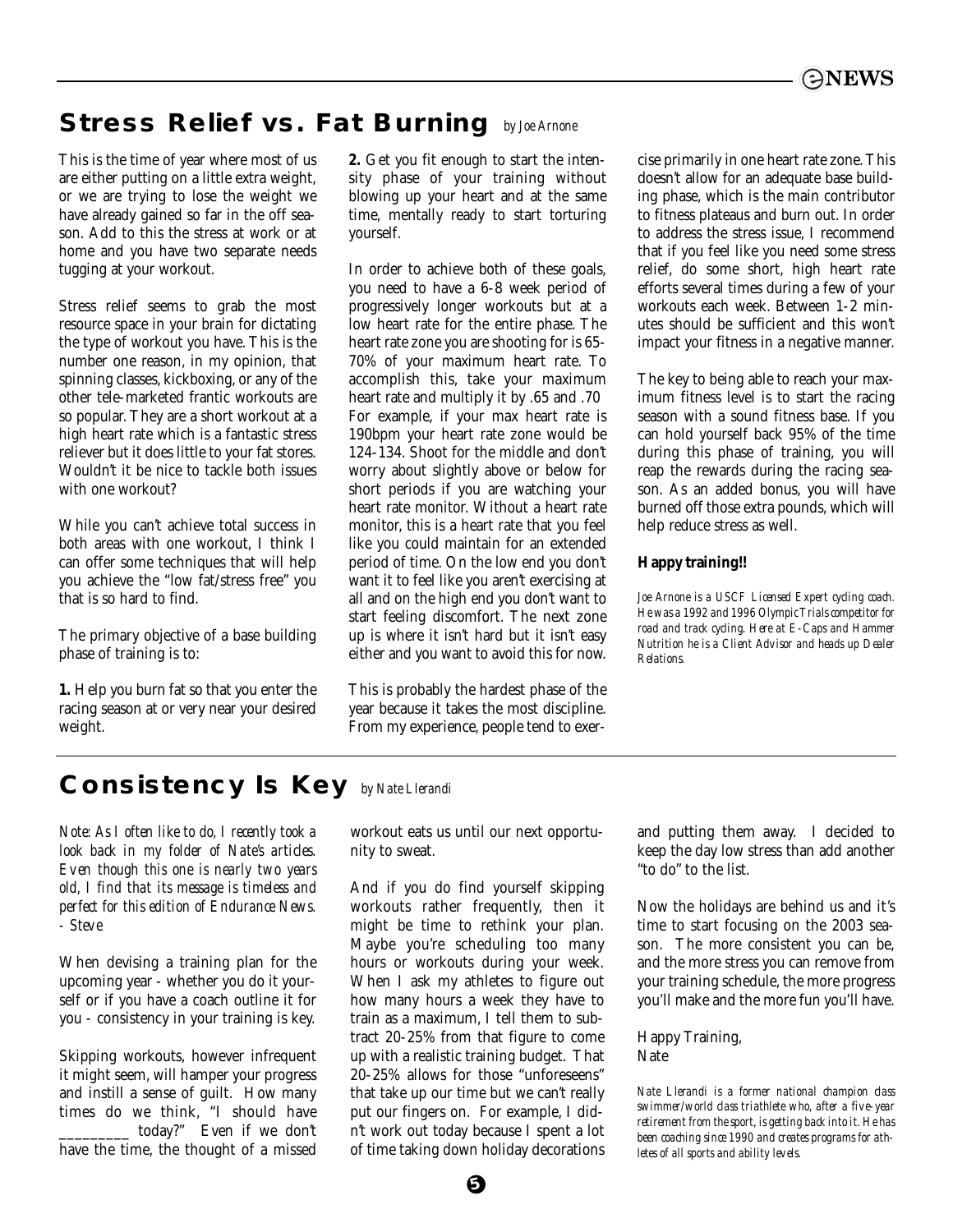

**1,016 Miles**

As I mentioned in the last issue of Endurance News, I decided (after a three-year break from competition) to tackle a formidable

ultra-marathon cycling record: a neverbefore-attempted, back-to-back Furnace Creek 508! Nutso, maybe, but I trained hard all spring and summer, logging some 8,000 miles on the bike. At 1:00 p.m. Thursday, October 10th I began this extreme endeavor, and 1016 miles later, at 11:14 p.m. Sunday, I became the first person ever to complete a double Furnace Creek 508.

This annual California race, considered one of the toughest events in the sport of ultramarathon cycling, begins in Valencia, about 40 miles north of Los Angeles. The race, which could be called the "Mostly Mojave 508," traverses the most inhospitable territory in the country, 508 miles of potholed and poorly paved desert roads, hot, dry, windy desert conditions, and 35,000 feet of climbs over the desolate mountain passes that separate the sun-parched valley floors. Furnace Creek, the main station in Death Valley, lies at about the halfway point. The race survivors gain their hard-won laurels at Twentynine Palms, near Palm Springs.

I've had two successful Furnace Creeks before, winning in 1994 and taking second in 1999. The idea of doing two of them back-to-back tempted me as a new challenge. Although I had a good idea about the route, I hadn't raced in three years and I wasn't sure what I was getting myself into. Could two 508's be done back-to-back? I didn't know; no one had ever attempted it before. All I knew was that I couldn't get the thought of trying it out of my mind. I had to give it a go, even if it meant 1016 miles in the saddle and 70,000 feet of climbing ... yikes! In addition, I planned to do the entire ride on less than six hours of sleep. One Furnace Creek 508 alone is close to insanity—what was I thinking? Despite serious doubts, I had to meet the challenge.

My support crew (Dad, three brothers, and good friend Jeff Martin, a 508 finisher/RAAM-qualified rider and E-CAPS client) and I gathered at the Best Western Motel in Twentynine Palms. This is the finish line for the race; I would first ride the course backwards, then meet the competitors at the start line and make the return trip for my double. We set out equipped with, among other things, two vehicles, three bikes, six sets of wheels, tons of clothing, and enough E-CAPS supplements and HAMMER NUTRITION fuels to last a month or so under normal conditions. I hoped to pace myself properly in order to get some, but not too much, sleep before turning my bike around for the 508 competition. Because sleep and break time counted in my overall time, I had to plan my start so I would arrive at Valencia somewhere between midnight and 2:00 a.m., getting just a short rest before restarting, this time with the race group, at 7:00 a.m.

During this first portion of the initial 508 miles, I had extremely favorable weather: on the warm-to-hot side, but much more comfortable than I had anticipated. The climbing,

though, was a different story. Even though I still had the same 35,000 feet to negotiate as I would in the regular 508, the climbs on the reverse direction seemed much steeper and with less downhill payoff after the summits. It sure seemed that way anyway.

The crew and I kept an excellent pace, handling several tough climbs before entering the Badwater section of Death Valley shortly after midnight. I felt great and my fuel package of Perpetuem Pro, Sustained



**Steve riding through the desert.**

Energy, Hammer Gel, and Endurolytes worked perfectly, as I expected. Badwater, at 282 feet below sea level, is the lowest elevation

in the United States, so it's all uphill from there, including the obscenely long and difficult Towne Pass climb (STEEP GRADE TURN OFF AIR CONDITIONING TO AVOID OVERHEATING ENGINE grimly read the road signs), which tops out at 4956 feet. Fortunately, my pace was right where I wanted it to avoid the heat of the day on the valley floor or on the Towne Pass ascent, which exits the valley to the west. After a long, grueling, nearly 30-mile effort, I summited, and then, after another extremely difficult climb, rolled into the borax mining town of Trona, 24 hours and nearly 360 miles into the ride, with the toughest part of the route behind me. I still had a lot of miles and climbing to contend with, but at this point I felt extremely confident that I would get to Valencia in good shape. At 12:22 a.m. on Saturday morning, after several more climbs, some undesirable headwinds, unusually cold weather (thank God I had all the winter clothing with me; I needed darn near all of it!), and what seemed like ever-lengthening miles (they just seemed to go by SO SLOW), I finally reached the starting line hotel in Valencia. By 1:00 a.m. I was showered, in bed, getting a

> sheets feeling achy, sore, and of course, very tired, but immensely satisfied with the effort. At 6:00 a.m., far too soon for me, came the wake-up call for the actual Furnace Creek 508. In somewhat of a daze, and with coffee in hand, I wandered out into the parking lot to join the

massage, and falling fast asleep. I had projected 36-38 hours for this first 508-mile segment and came in at 35:22. I hit the

largest field in the race's history. It was great to see a lot of my friends and competitors; riding the next 508 miles with other entrants on the

**6**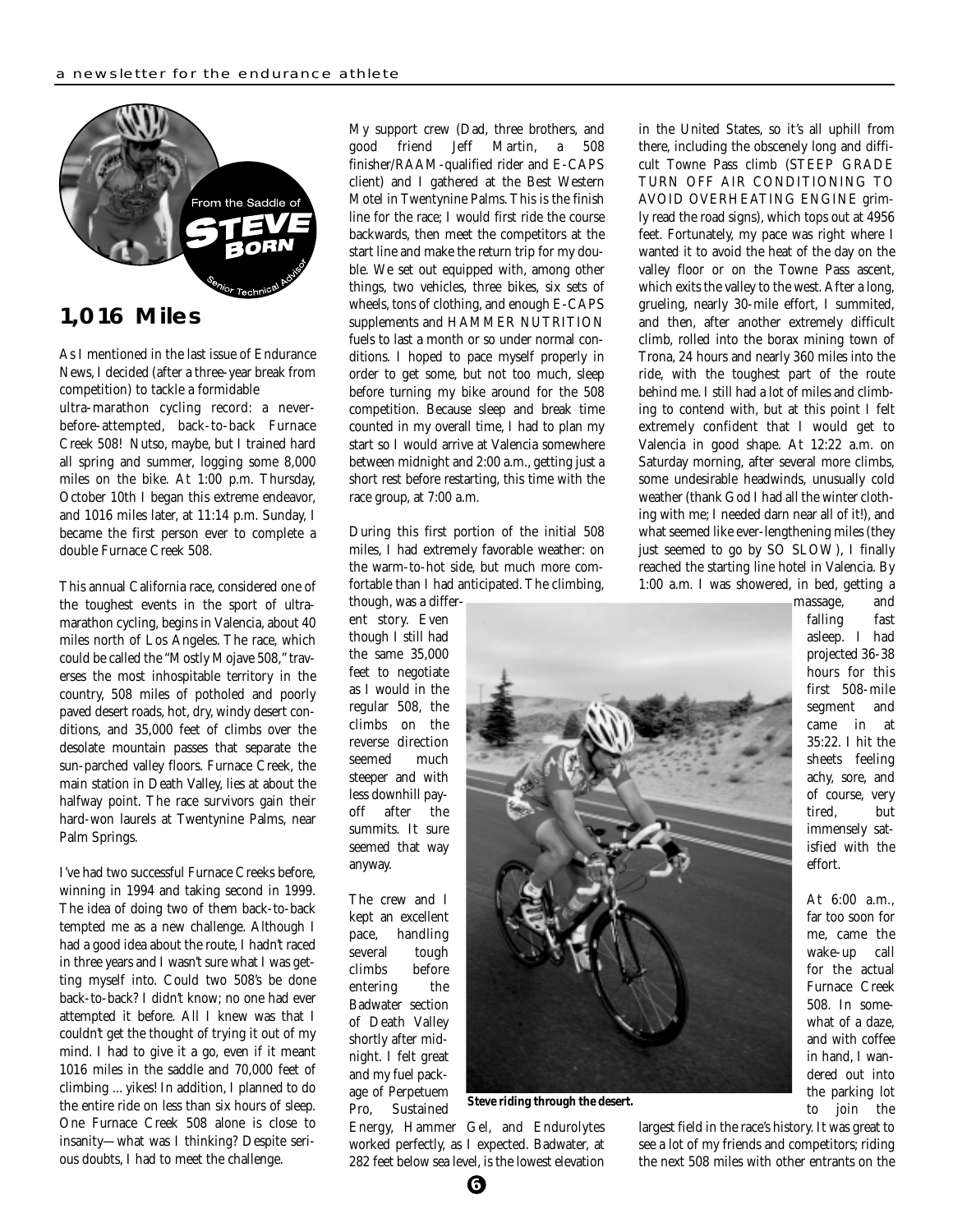

course would certainly be much more pleasant than my solo inbound ride. My support crew handled all my needs perfectly, so I knew I was in good hands. Still, I didn't really know if I could complete the challenge of another 508 miles when what I really wanted was a lot more sleep and a good two weeks of recovery!

I got dropped right away; shortly into the race I found myself in dead last. It took awhile to regenerate my momentum, but once the climbs started my legs started coming back, and I began to work my way up the nearly 60 strong field. The heat did not blast us the first day, but a strong headwind, one that would be an unwelcome companion most of the first 300 miles, slowed the pace of the field. As I

made my way along the route I found myself struggling with being alert and strong one moment, then tired and irritable the next. Training in Montana doesn't allow me the luxury of substantial heat training so I again gave thanks for the weather, which although windy, was not too hot. I believe the temperatures the whole time topped out in the low to mid 90's, much more tolerable than the 107-110 degree heat I endured in 1999. I never really knew exactly what

Valley was a definite low, no pun intended. Fortunately, as they would the entire distance, my crew's encouragement and devotion helped get me through the tough times. The 60 miles of fairly flat road through the valley bottom, including Furnace Creek and Badwater, seemed endless. Then came the ascent at the south end of the valley, two vicious climbs less than a mile apart. As I approached the summit of the second, Salsberry Pass, I witnessed one of the most beautiful sunrises I have ever seen. Under a brightening blue sky, shades of orange and pink bathed the barren mountainside terrain, softening the harshness of this extreme landscape and briefly alleviating the misery of mind and body. What a gorgeous morning!

Unfortunately, knowing the 508 course and

definite high, the trip back through Death

Pass; most of the field were either far ahead or far behind. So much for the companionship of the competition.

The climb up Kelbaker took its toll on me. Under an ever-increasing heat I suffered up the climb, forcing myself to stay on the bike, fighting hard against the temptation to stop. Over and over again I whispered, "Please help me God" as I methodically made my way up the road. Thankfully, my crew kept me filled with appropriate amounts of Hammer Gel, water, and Endurolytes, as I could no longer remember to take them consistently.

After a good two hours, the summit finally came, followed by a bumpy descent and a





**Steve rides through the night attempting a double Furnace Creek 508.**

position I was in during the race, and for the most part I didn't care; just completing the double was my only goal. Still, I was very pleased to find out that I had moved from last place into the top half of the field before reaching the midway point.

Without a doubt, the highlight of the entire ride was the climb back over Towne Pass, entering Death Valley from the west. The climb is so steep and unrelenting from this side that it forces some riders to walk. I must have hit a "high" during this time because, for some unknown reason, I climbed the pass stronger and faster than I ever had, even passing a rider or two. I do give a ton of credit to my fuel and supplements, which allowed me to maintain my energy with absolutely no stomach distress whatsoever.

While the trip up and over Towne Pass was a

the weather of this area as well as I do, I knew this sereneness wouldn't last.

After a tough 50-mile segment, taking me to almost 900 miles total and the remote desert town of Baker, I took a quick break before tackling the infamous Kelbaker Road grade. It averages only 2.4% but goes on for over 21 miles. Typical of desert alluvial fan terrain, the entire lay of the land rises up, giving the impression, especially when you're tired, that you're not really climbing. It's demoralizing because you ride what you think is a ridiculously easy gear, yet forward progress is slow, tedious, and painful. Also, the heat of the day was coming on. The wind subsided somewhat, but both gradient and heat slowed my pace substantially. I also realized that, with few exceptions, I had been riding pretty much alone since the previous night around Towne

After leaving Baker, the quality of the pavement deteriorates, perhaps reaching its worst through Amboy and up Sheep Hole Pass. The potholes had potholes, and the actual "pavement" (I use that word loosely) appears to have been constructed with tar and fist-size rocks. It really made for miserable riding, especially since I had started to hallucinate from sleep deprivation. I passed Amboy just after dusk; my eyes alternated between seeing illusions and straining to discern road from shoulder. Even with my support vehicle's lights illuminating the road, I still managed to find the bottom of darn near every pothole, slamming me painfully with each jolt. When I had nearly ridden off the road for the umpteenth time, my crew decided I needed to take five, close my eyes, and gather myself for this final climb. They knew that I didn't want

**7**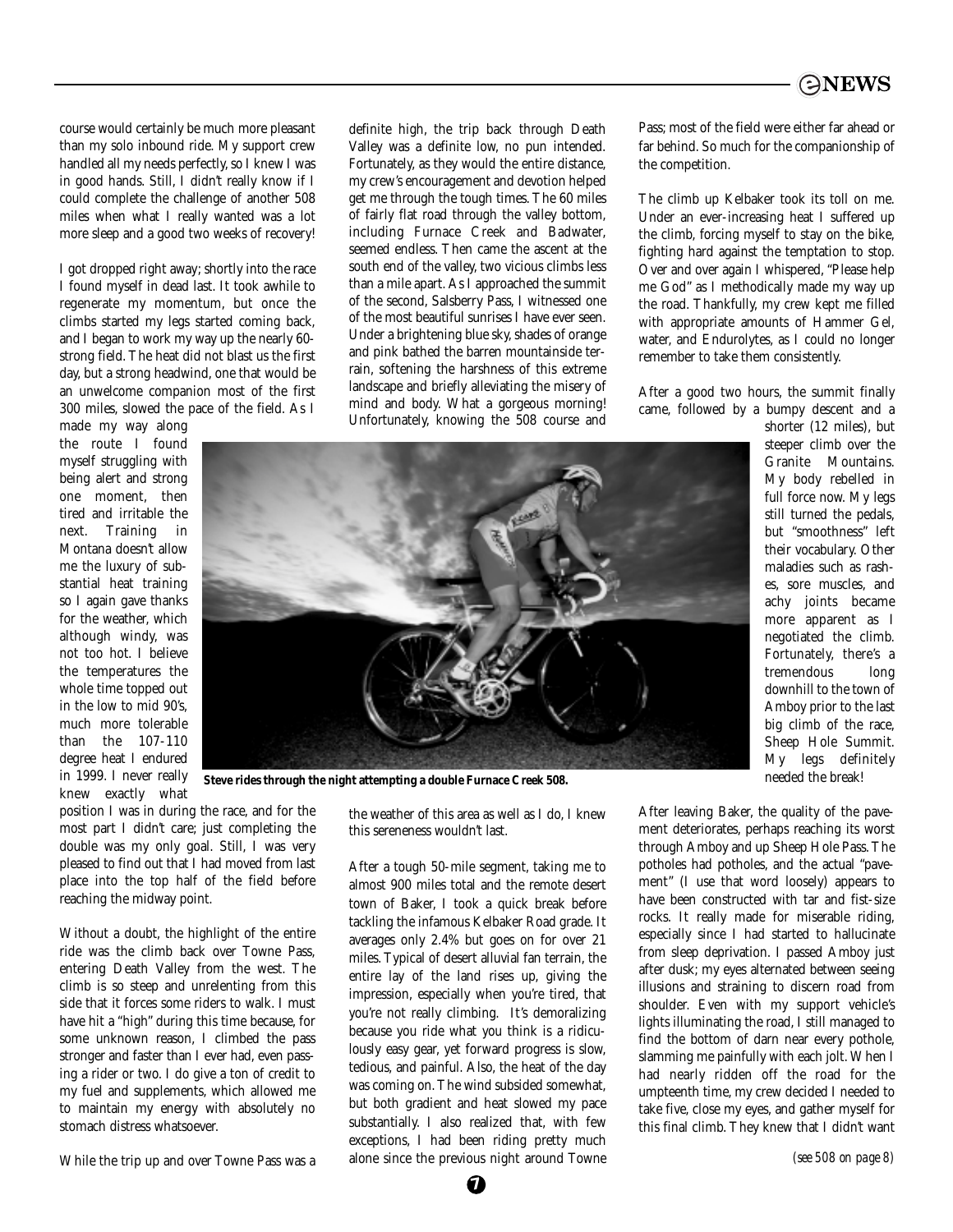### *(508 from page 7)*

to take a full sleep break, which I had so far avoided (while actually on the road) in both directions, but they realized I needed a few moments to refresh my addled brain.

The 10-mile climb over Sheep Hole Summit was more difficult than I remembered, and I thought it would never end. Passing cars would linger in the distance interminably before their taillights finally disappeared, indicating that the car had reached the summit. However, with the help of my crew, who played loud music and talked to me over the loudspeakers, I managed to summit the last major climb of the race.

One last difficulty remained: the final 20 miles to the finish. Considering what the riders already dealt with, this last section isn't all that difficult. It's just a problem of perspective when you're totally wrung out. The finish line seems so tantalizingly close, yet each mile seems the equivalent of three. It just goes by so slowly; it can be the most difficult part of an ultramarathon race. Although I was riding fairly strongly and controlling my bike, my brain could only muster the basics of rationality: sooner or later the finish line would come, and it would arrive a whole lot sooner if I just stayed on the bike. I wasn't setting any land speed records, but I was definitely making progress.

When my brother told me one of the final turns was upon us, I couldn't believe it; I thought I still had well over 10 miles to go. Soon I reached the main drag of Twentynine Palms—less than four miles to go. After one final hill, I saw the familiar structure of the Best Western Hotel. A quick turn left, then a right into the parking lot, and I rolled victoriously past the finish line. At 11:14 Sunday night, after 1016 miles, 70,000 feet of climbing, and slightly over 82 hours (including sleep break), I had achieved my goal of completing the first ever Double Furnace Creek 508.

#### **Specifics**

I kept my caloric intake at 300-350 per hour. I weighed in around 180 pounds at the start of the ride and I estimate that I lost about 4-5 pounds. My primary fuel was Perpetuem Pro, Sustained Energy, and Hammer Gel. I also consumed soda crackers, NutriGrain bars, Organic Food Bars(tm), and a few sliced luncheon meat sandwiches. I cannot remember any time during the race that I had any stomach distress. There was no bloating, no nausea, no gas, nothing. It ALL worked perfectly.

I took 3-6 Endurolytes per hour, each and every hour, without fail. I ended up going through three bottles (360 capsules) and I will say unequivocally that this product was absolutely vital to my success. I simply cannot imagine doing any kind of exercise session over an hour or two without Endurolytes. During this ride I never experienced any cramping, nausea, or water retention.

### **As much as possible I took the following**

**E-CAPS supplements hourly:** 1-2 Race Caps 2-4 Enduro Caps 2 Anti-Fatigue Caps

### **Each hour I also used the following non-E-CAPS supplements:** 500 mg Carnosine 250 mg HMB

250 mg Acetyl l-carnitine 100 mg alpha lipoic acid

#### **Every 3rd or 4th hour I would add:** 1 Super AO

I used Tissue Rejuvenator as my primary pain reliever along with an occasional Ecotrin. I have found, both for myself and the athletes I have crewed for in the past, that Tissue Rejuvenator works splendidly for helping to relieve muscular soreness and is much less likely to cause stomach distress than typical OTC pain relievers.

I also wanted to mention the clothing. As most of you know, Voler makes our cyclingspecific clothing and I have to say it is by far the most comfortable clothing of all I have used over the years. The newly available cold weather gear is just awesome as well... very comfortable and functional. The only clothing I wore during the entire double was the E-CAPS/Hammer Gel clothing and it never caused problems; I didn't have bad seams or anything like that irritating me and preventing me from focusing on my riding. If you're in the market for cycling clothing, and you want some of the best, if not the best, clothing available, you just can't go wrong with Voler. The best thing about the E-CAPS/Hammer Gel clothing is that you don't pay anywhere near full price for it.

### **It's Race Time!**

For many of us winter training means Nordic skiing, known to the uninitiated as crosscountry skiing. I've found this sport an ideal way to train for cycling. If you're fortunate enough to live where winter means snow, you know what I mean. Minute for minute it's tough to beat the quality that a Nordic skiing workout gives you. And then there are the races...

Again this year, we will proudly sponsor many long-distance Nordic races, including most of the prestigious American Ski Marathon Series. You'll find HAMMER GEL at the following races in 2003:

> **Jan 11** Great Nordeen Point-To-Point Bend, OR - 36 km

> > **Jan 18** Pepsi Challenge\* Biwabik, MN - 48 km

**Jan 25** Noquemanon Ski Marathon\* Marquette, MI - 23 & 53 km

#### **Feb 1**

Craftsbury Marathon\* Craftsbury Common, VT - 25 & 50 km

> Boulder Mountain Tour\* Sun Valley, ID - 32 km

Alley Loop Ski Marathon Crested Butte, CO - 21& 42 km

White Pine Stampede Mancelone, MI - 10, 20 & 50 km

**Feb 8** Subaru North American Vasa Traverse City, MI - 12, 27, & 50 km

> **Feb 15** Minnesota Finlandia\* Bemidji, MN - 25 & 50 km

> **Feb 23** Payette Lakes Ski Marathon McCall, ID - 15 & 30 km

\*American Ski Marathon Series

For more information about the American Ski Marathon Series, log on to **www.xcskiworld.com**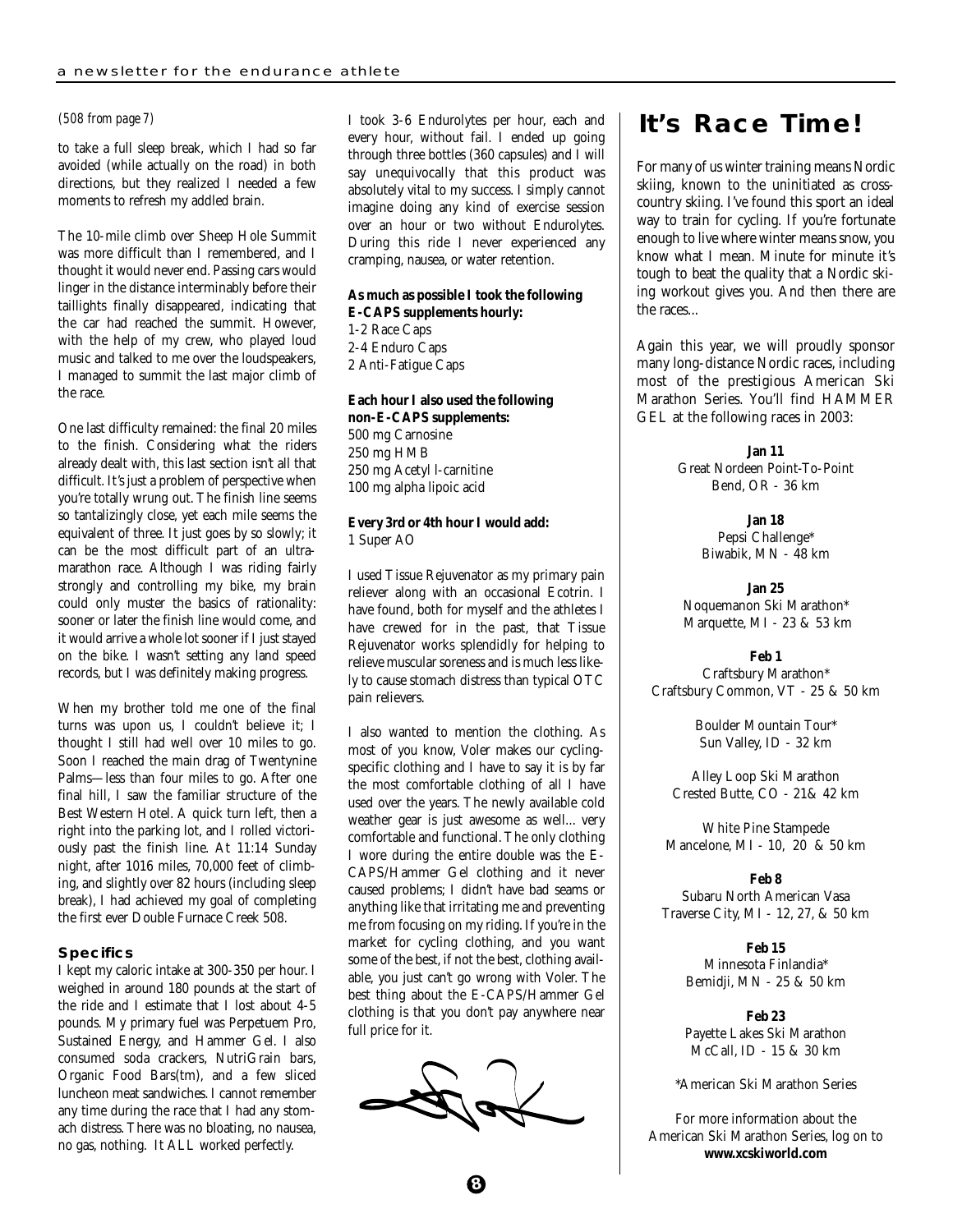#### **From The Desk of Dr. Bill** *Bill Misner, Ph.D.*

### **The pH of Hammer Gel, Sustained Energy, and Race Day Boost, and the interaction of these three products.**

Someone recently asked me about the pH of Hammer Gel and Sustained Energy. I obtained the values below by dissolving 5 grams of product in 25 grams of distilled water. This solution approximates the solution that will absorb immediately at body fluid osmolality. I also measured Race Day Boost, which contains TSP (trisodium phosphate, a buffering agent with a high pH), and glutamine.

A little discussion about pH: The pH scale runs from 0 to 14, with 7 being neutral. Below 7 represents the acidic range, which would include most of the foods we eat. Black coffee, for instance, has a pH of about 5 and milk is just below 7. Tomatoes are about 4, and lemon juice, very acidic, comes in at about a pH of 2. Gastric acid is even lower, about 1.5, so your stomach secretes a mucous film to protect your own tissue.

Each unit of pH represents a tenfold change in acidity or alkalinity; it is a logarithmic scale. Thus, lemon juice with a pH of 2 is 100 times more acidic than tomato juice, with a pH of 4.

A pH above 7 is in the alkaline range, and some substances with high alkalinity can cause premature bowel evacuation. The pH of saliva is neutral and normal blood is 7.4.

Though the alkaline base pH of Race Day Boost seems attractive to buffer exercise-induced lactic acid accumulation, you ought not take it during a race. TSP can cause peristalsis, which empties the bowel (drug manufacturers use

monosodium and disodium phosphates in larger doses in laxatives). Athletes should not tamper with the pH of either Sustained Energy or Hammer Gel during an event by adding Race Day Boost to the mix. Those who do may

increase the risk of making an unplanned exit to the nearest porta-potty.

We recommend using Race Day Boost to buffer lactic acid accumulation in a loading gradient format during a taper or between races (full instructions are included with the product. We include glutamine in Race Day Boost formula because research indicates that it aids long-chain carbohydrate (e.g., maltodextrin) absorption into resting muscle glycogen stores alongside the buffered high-pH TSP. This happens gradually during a taper or immediately following intense glycogen-depletion exercise.

| <b>PRODUCT</b>               | pH @ 20% SOLUTION<br>- [WEIGHT : WEIGHT] |  |
|------------------------------|------------------------------------------|--|
| <b>Raspberry Hammer Gel</b>  | $5.5$ pH                                 |  |
| <b>Sustained Energy</b>      | 5.8 pH                                   |  |
| <b>Race Day Boost</b>        | 8.5-8.7 pH                               |  |
| Raspberry HG + 1 Tsp RDB     | $7.2\text{ pH}$                          |  |
| Sustained Energy + 1 Tsp RDB | $7.6\,\mathrm{pH}$                       |  |

#### **Go Cycling Maui** *Brian Frank*

While in Maui this past October for the Xterra World Championships, I discovered a cool new company that I want to tell you about. Of course I wanted to bring my road bike so I could get some miles in while I was there. However, after I began adding up the costs and logistical issues, I decided to bag the idea. (\$150 airline fee, \$15 x 8 days for oversize rental car, schlepping all of my cycling gear, storing the bike in our hotel room, etc.) Then of course there's the issue of where to ride and who to ride with once I got the bike there and unpacked it. Despite Maui being an Island, there are a surprising number of possibilities.

This is where Go Cycling Maui (www.gocyclingmaui.com) comes in.

Donnie Arnoult, the owner, offers a "pro riding experience" so you don't need to bring anything on your next trip to Maui, but you can still enjoy some serious road riding. For a reasonable fee, Donnie will outfit you with a very nice Litespeed, shoes, helmet and a full set of clothing. Of course, if you want to bring your own shoes, pedals, or whatever, he's fine with that too. Then, he takes you out on scenic, yet challenging, rides of varying length and pace with complete sag support. His web site has all the 411 and examples of ride routes and so on.

As a retired category 1 pro, Donnie can keep you redlined all day if you want, but he's just as happy to ride a conversational pace as well - the choice is up to you. I thoroughly enjoyed my rides with his group and recommend his company to you without hesitation. So, if you are heading over to Maui, leave your bike at home and give Donnie a call.

### **www.gocyclingmaui.com**

Athletes....would you like the E-Caps/Hammer Nutrition community to know what you're up to? Send us a short email to graphic@e-caps.com *(please put Race Report in the subject line)* about your recent accomplishments and we'll try to include it in our Race Report

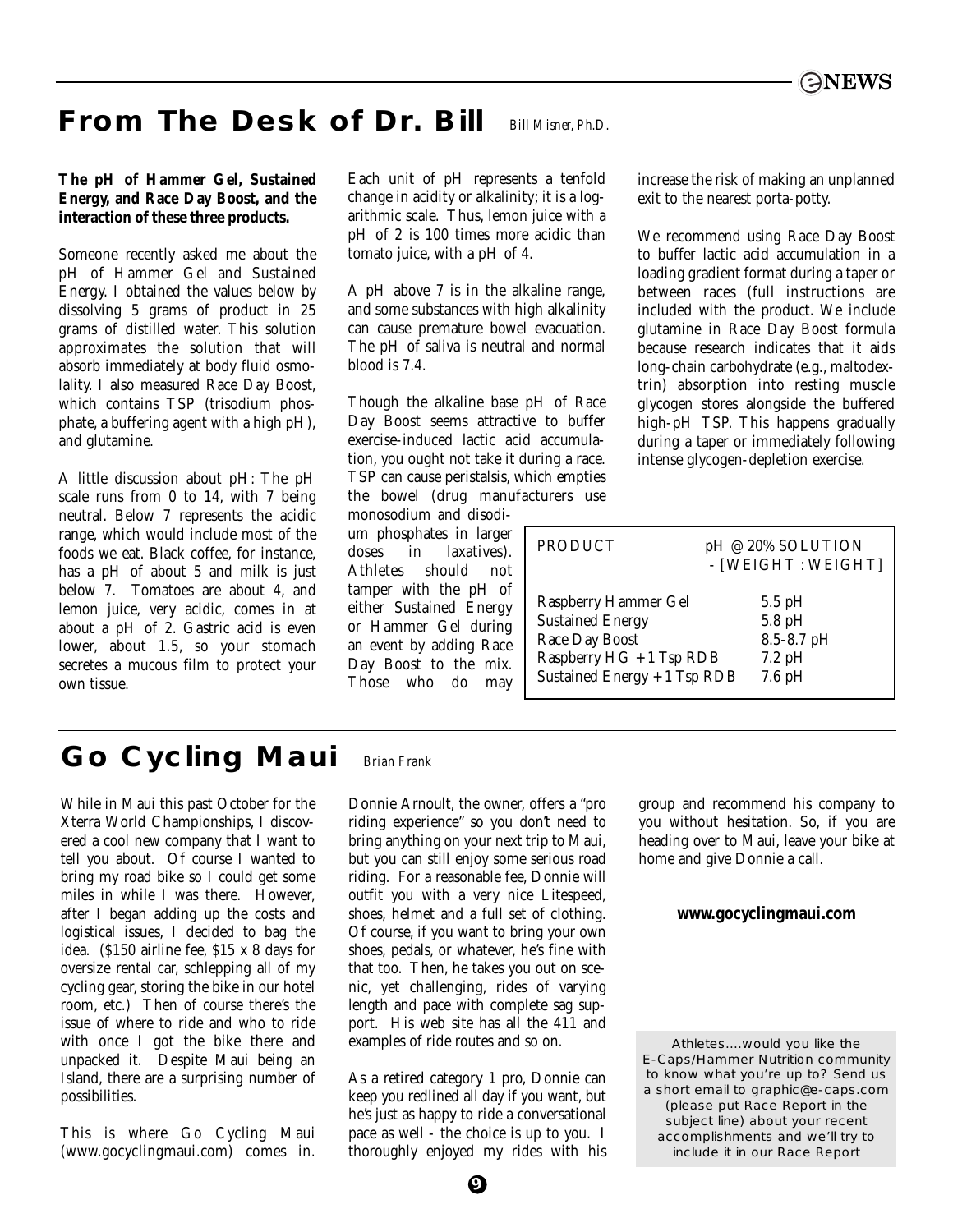# **Race Report**

### 'Rubber Duck' Rosenthal Fires Up Furnace Creek

Thanks to Hammer Nutrition I was able to complete the Furnace Creek 508 in 35 hours 26 minutes coming in 6th place in my age group and ninth solo rider overall. This placing qualifies me for the Race Across America.

My training plan starting in July included 300-400 miles a week with long rides on weekends and 2 intensity rides mid-week.

All the training was fueled by Sustained Energy, Hammer Gel and Endurolytes. Three weeks prior to race day I rode 200 hot and hilly miles with my crew as support and totaled 500 miles that week, then allowed myself 2 weeks of easy rides and recovery.

At 7:00am on Oct 12 we left Valencia,

Most people would be happy completing one triathlon. But Bozeman's Molly Hayes isn't most people.

Hayes, 69, will compete in her 119th triathlon this weekend at the 2002 International Triathlon Union World Championships in Cancun, Mexico.

So why does she do it? "The cross training is excellent," she said. "The swimming is very kind to your body and it is fun to be out there getting some exercise."

Hayes also uses triathlons as an excuse to pack up her camper and travel.

"It's fun to do everything locally, then if you want to go somewhere, you ask, 'Is there a triathlon?" she said.

Hayes, who moved to Bozeman from Washington in 1995, started competing in triathlons in 1986. She mostly was a swimmer and a long-distance runner to that point.

But Hayes started to think that maybe long-distance running wasn't too good for her body, so she decided to mix all her other athletic interests.

CA for the start of the race. My plan was to ride steady, stay hydrated and not sleep. My crew was mixing Sustained Energy and Hammer Gel and feeding me about 300 calories an hour. I also took 1 to 2 Endurolytes every hour. The plan must have worked because I had NO stomach problems and was strong the entire 500 miles.

My longest ride up to then was 250 miles, so after Furnace Creek it was all new. My total calorie intake was 9,875, averaging 278 per hour.

Who knows, maybe next year I will be calling to get advice about RAAM.

Thanks Again Wayne "Rubber Duck" Rosenthal

### Cyclo - Mania!

### **Hot Off The Press!**

USA Cycling recently announced the automatic nominees to compete at the 2003 World Cyclocross Championships in Monopoli, Italy, Feb. 1-2. One of those select few is a sponsored athlete of ours, Konrad Lebas, from Ansonia,Connecticut.

Konrad has had some impressive results in the past including 3rd place at the National Cyclocross championships 2000, 5th place at the National Cyclocross Championships 2001, and 4th place at the Overall Super Cup Cyclocross series. **Best of luck in Italy Konrad, from all of us at E-CAPS!**

The Incredible Molly Hayes (Article from the Bozeman Chronicle, written by Thad Kelling.)

"I didn't want to do any more marathons, and I like swimming, and triathlons were just getting started," Hayes said.

And Hayes didn't waste any time immersing herself in her new-found sport.

Judging by the way Hayes talked about triathlons, one would guess she would probably do every one she possibly could. But she is limited to about five a year, she said, largely because she retired from her nursing career in 1995 and still works part time.

Over the years, triathlons have taken Hayes all over the Pacific Northwest and through British Columbia, Montana and Idaho, among other places. Triathlons have also taken Hayes as far away as Michigan and Hawaii.

These days, Hayes, who is one of a "handful" of serious local triathletes, mostly competes in local events. She regularly races in Montana as well as in other races in eastern Washington and Idaho.

Hayes qualified for the World Championships by placing third last year at the 2001 USA Triathlon National

Championships in Coeur d'Alene, Idaho, in the 65-69 age group. She also placed sixth in the same event this season.

In Cancun, Hayes will face extraordinary heat by Montana standards and will compete with an expected 3,000 other athletes from 75 countries. As always, she will race in the Olympic-distance triathlon, which consists of a 9/10-mile swim, a 24-mile bike and a 10-kilometer run.

The World Championships kick off with a parade of athletes today, while races will be held Saturday and Sunday.

Hayes admitted being a little intimidated by the size of the event. But her competitive spirit has not been hampered.

"I don't just want to race it to finish," she said. "I want to be competitive. There are about three women I really want to beat."

*Note: Molly placed 2nd in the 70-74 age group at the ITU World Championships Triathlon in Cancun, Mexico on November 9, 2002. Way to go Molly!*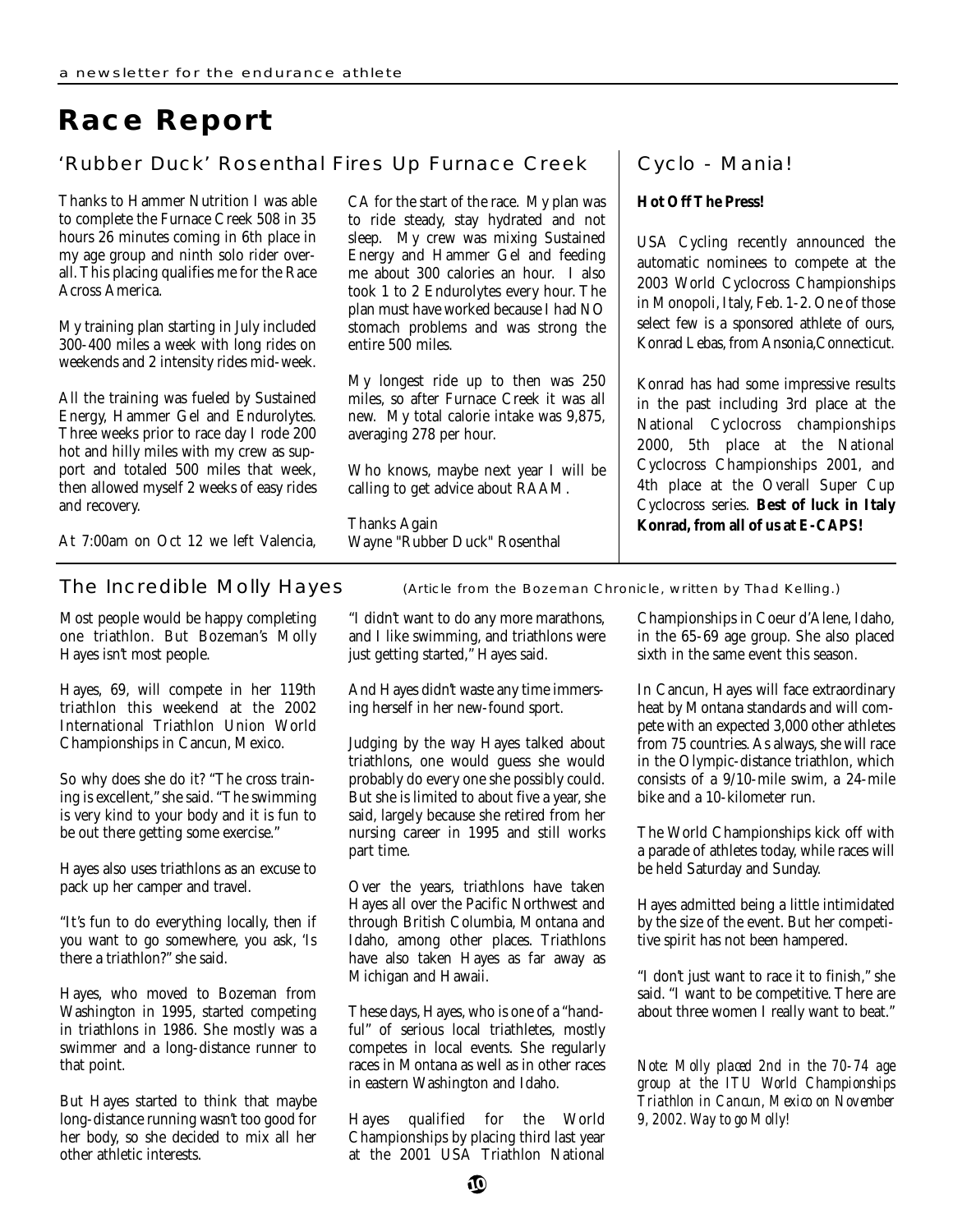

## **A Winter Wonder**

Our athlete profile in this edition of ENDURANCE NEWS is with **Jeannie Wall** of Bozeman, Montana. I (Steve) have been friends with this amazing athlete for several years and I've no doubt that she's one of the best Nordic skiers and allaround athletes in the country. In 2002 alone, she's accomplished the following:

**Champion** American Birkebeiner Nordic Ski Marathon **Champion** Moose Chase Nordic Ski Marathon **Runner Up**  West Yellowstone Rendezvous Nordic Ski Marathon **Champion** Jackson Hole Randonee Rally Ski Mountaineering Race

In addition, she was a member of a top five team competing in the Salomon Winter Adventure Race and climbed four peaks in the St. Elias Range in Alaska, one of which was a new route. Whew! A formidable list indeed and it doesn't even take into account her mountain biking or ultra running!

### **1. Jeannie, how long have you been into Nordic skiing? How long have you raced?**

My first race was in college and my second was the Birkebeiner [a.k.a. Birkie, in Wisconsin]. For the most part I learned skate skiing on my own. In 1993 I did the Boulder Mountain Tour, three more long races, and qualified for the '94 Olympic Trials in Anchorage. I placed 6th in two skate races, just missing making that Olympic team. After that, I raced on a Marathon team for a few years all while working full time for Patagonia in Ventura. In Nov. of 94, I moved my job to Bozeman, but my responsibilities with work had expanded to the point that although I jumped into the '98 Olympic Trials, I was not able to train effectively at all for them. I had ankle surgery in the fall of '99 and did not race the winter of 2000. I hired Torbjorn Karlsen to coach me and began my first real training in the fall of '00 to try for the '02 team.

### **2. For the 2002/2003 season what are your primary goals in Nordic skiing?**

My goal this year is to learn as much as possible about technique and training for both skate and classic. I want to improve my skiing and my specific fitness level and be focused one more season. My plan is to race Nor Am's and Nationals, return to the Boulder Mountain Tour and the Birkie, and finish with a couple of randonee races in late spring. The World Championships would be awesome, but with the complex points system of the USSA, it is nearly impossible to make the team as a distance skate specialist, no matter how good your results in distance events.

### **3. What are your future goals in the sport? Any thoughts of future Olympic Trials?**

Are you kidding? After only five races in my life, I beat a US ski team member in a skate race in the '94 Olympic Trials in Anchorage. I took sixth in two skate races and narrowly missed making the team. The only word I got from the USSA was second hand and amounted to "too bad she's so old," I was 26 at the time. What future does anyone in our country have in this sport? Instead, I intend to keep racing for myself, maybe even do a worldloppet tour. My real hope is to be able to give back something to this sport besides enthusiasm. I'd like to work on making it more equitable for women and "older" (over 25 years old) skiers, and to fight to get young skiers the opportunities and support they so desperately need in this country.

### **4. I've noticed that your performances keep improving as you get older. Is there a specific key or keys for that being so?**

I know for myself that years of endurance training and learning how to train and race and read my body are paying off. Granted, I started Nordic racing later in life, but I have been competing in some form since I was five. It also helps that I finally am working with a great coach, and focusing on the right kind of training. Proper nutrition and the use of the right fuels and supplements have also played a very big role. My marathon times keep getting faster.

### **5. Which E-CAPS supplements and HAMMER NUTRITION fuels do you use and why?**

I use Premium Insurance Caps daily as my staple for warding off sickness and generally making sure I'm not deficient in any one vitamin or mineral. I use the Race Caps and Enduro Caps for both racing and training and I use Hammer Gel for both as well. Sustained Energy mixed with Hammer Gel is the key to long races and training days and Hammer Pro Whey powder mixed with Sustained Energy and some skim milk is the ticket for me for my post workout recovery drink.

### **6. During the peak season, when you're doing the highest volume of training, what does a typical week look like?**

I'm in the peak now and I average around 13 hours a week, but I can have weeks up to 21 hours as well. I'm trying to train smarter, not longer, though really long slow days are key for me. I do two to three interval sessions a week, mostly build-up intervals and only one where I'll go really hard. Otherwise, it's long and slow mixed with strength (gym and ice climbing) work. In between I work and I try to fit in yoga once or twice a week.

### **7.What are the toughest trails you've ever skied on and what makes them so tough?**

I have to say that Eldora, CO ranks up there. Unless you're a local with three lungs, good luck! I would probably have to add the Nordic trails outside of Madison, WI near the ice age trails... there's nothing quite like skiing super steep, twisty turns on blue ice.

### **8. If a beginner skier wanted to get more into racing what suggestions would you give them regarding training?**

Never ski at the same pace! In other words, you've got to go slow to go fast. Do two interval sessions a week, one hard, one moderately hard and do at least one long slow distance ski. Take at least one rest day every ten days minimum and mix things up just a bit! Run a little, lift a little and generally keep it interesting and fun.